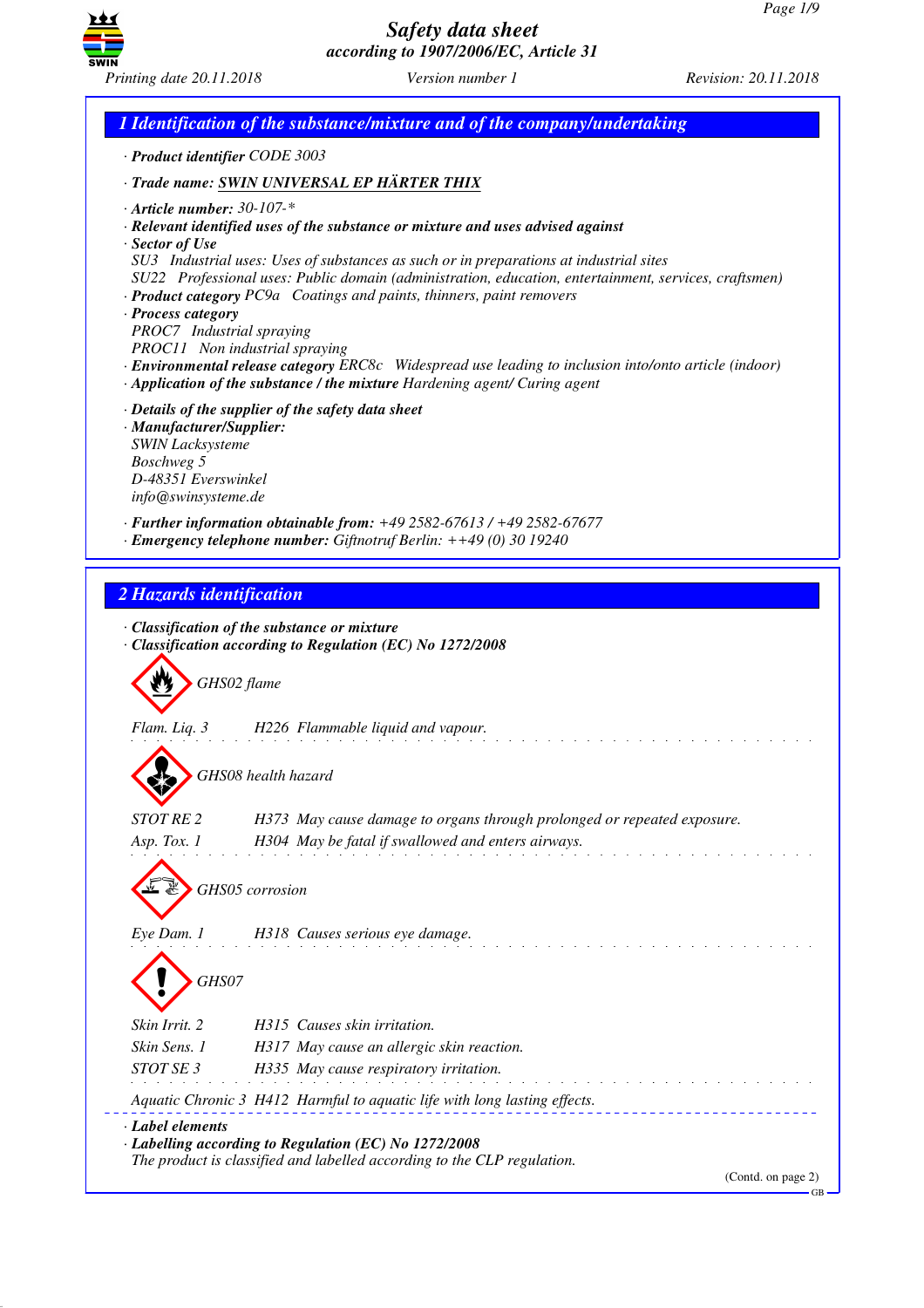

## *Trade name: SWIN UNIVERSAL EP HÄRTER THIX*

| · Hazard pictograms            |                                                                                                                                                                            | (Contd. of page 1) |  |
|--------------------------------|----------------------------------------------------------------------------------------------------------------------------------------------------------------------------|--------------------|--|
|                                |                                                                                                                                                                            |                    |  |
|                                |                                                                                                                                                                            |                    |  |
|                                |                                                                                                                                                                            |                    |  |
|                                |                                                                                                                                                                            |                    |  |
| GHS02<br>GHS05                 | GHS07<br>GHS08                                                                                                                                                             |                    |  |
| · Signal word Danger           |                                                                                                                                                                            |                    |  |
|                                | · Hazard-determining components of labelling:                                                                                                                              |                    |  |
|                                | C18-unsatd., branched and linear, tetraethylenepentamine andtriethylenetetramine                                                                                           |                    |  |
| xylene                         |                                                                                                                                                                            |                    |  |
|                                | 2,4,6-tris(dimethylaminomethyl)phenol                                                                                                                                      |                    |  |
| butan-1-ol                     |                                                                                                                                                                            |                    |  |
|                                | 3,6,9-triazaundecamethylenediamine                                                                                                                                         |                    |  |
| · Hazard statements            |                                                                                                                                                                            |                    |  |
|                                | H226 Flammable liquid and vapour.                                                                                                                                          |                    |  |
| H315 Causes skin irritation.   |                                                                                                                                                                            |                    |  |
|                                | H318 Causes serious eye damage.                                                                                                                                            |                    |  |
|                                | H317 May cause an allergic skin reaction.                                                                                                                                  |                    |  |
|                                | H335 May cause respiratory irritation.                                                                                                                                     |                    |  |
|                                | H373 May cause damage to organs through prolonged or repeated exposure.                                                                                                    |                    |  |
|                                | H304 May be fatal if swallowed and enters airways.                                                                                                                         |                    |  |
|                                | H412 Harmful to aquatic life with long lasting effects.<br>· Precautionary statements                                                                                      |                    |  |
| P <sub>260</sub>               | Do not breathe mist/vapours/spray.                                                                                                                                         |                    |  |
| P271                           | Use only outdoors or in a well-ventilated area.                                                                                                                            |                    |  |
| P280                           | Wear protective gloves/protective clothing/eye protection/face protection.                                                                                                 |                    |  |
|                                |                                                                                                                                                                            |                    |  |
|                                | P301+P330+P331 IF SWALLOWED: rinse mouth. Do NOT induce vomiting.<br>P305+P351+P338 IF IN EYES: Rinse cautiously with water for several minutes. Remove contact lenses, if |                    |  |
|                                | present and easy to do. Continue rinsing.                                                                                                                                  |                    |  |
| $P309 + P311$                  | IF exposed or if you feel unwell: Call a POISON CENTER or doctor/physician.                                                                                                |                    |  |
| P501                           | Dispose of contents/container in accordance with local/regional/national/international                                                                                     |                    |  |
|                                | regulations.                                                                                                                                                               |                    |  |
| $\cdot$ Other hazards -        |                                                                                                                                                                            |                    |  |
|                                | · Results of PBT and vPvB assessment                                                                                                                                       |                    |  |
| · <b>PBT</b> : Not applicable. |                                                                                                                                                                            |                    |  |

*· vPvB: Not applicable.*

## *3 Composition/information on ingredients*

*· Chemical characterisation: Mixtures*

*· Description: Mixture of substances listed below with nonhazardous additions.*

| · Dangerous components:                                                |                                                                                                                                                                                          |                    |
|------------------------------------------------------------------------|------------------------------------------------------------------------------------------------------------------------------------------------------------------------------------------|--------------------|
| CAS: 1330-20-7<br>EINECS: 215-535-7<br>Reg.nr.: 01-2119488216-32-XXXX  | xylene<br>Blam. Liq. 3, H226; STOT RE 2, H373; Asp. Tox. 1,<br>$H304$ ; $\Diamond$ Acute Tox. 4, H312; Acute Tox. 4, H332; Skin<br>Irrit. 2, H315; Eye Irrit. 2, H319; STOT SE 3, H335   | $25 - 50%$         |
| $CAS: 108-65-6$<br>EINECS: 203-603-9<br>Reg.nr.: 01-2119475791-29-XXXX | 2-methoxy-1-methylethyl acetate<br>$\otimes$ Flam. Liq. 3, H226                                                                                                                          | $10 - 25%$         |
| CAS: 157707-73-8<br>NLP: 500-382-3<br>Reg.nr.: 01-2119972324-36-XXXX   | $C18$ -unsatd., branched and linear, tetraethylenepentamine<br>andtriethylenetetramine<br>$\Leftrightarrow$ Eye Dam. 1, H318                                                             | $10 - 25\%$        |
| EC number: 918-668-5<br>Reg.nr.: 01-02119455851-35-XXXX                | Hydocarbons, C9-C15, Aromatics<br>$\circledast$ Flam. Liq. 3, H226; $\circledast$ Asp. Tox. 1, H304; $\circledast$ Aquatic<br>Chronic 2, $\hat{H}411$ ; $\triangle$ STOT SE 3, H335-H336 | $10 - 25%$         |
|                                                                        |                                                                                                                                                                                          | (Contd. on page 3) |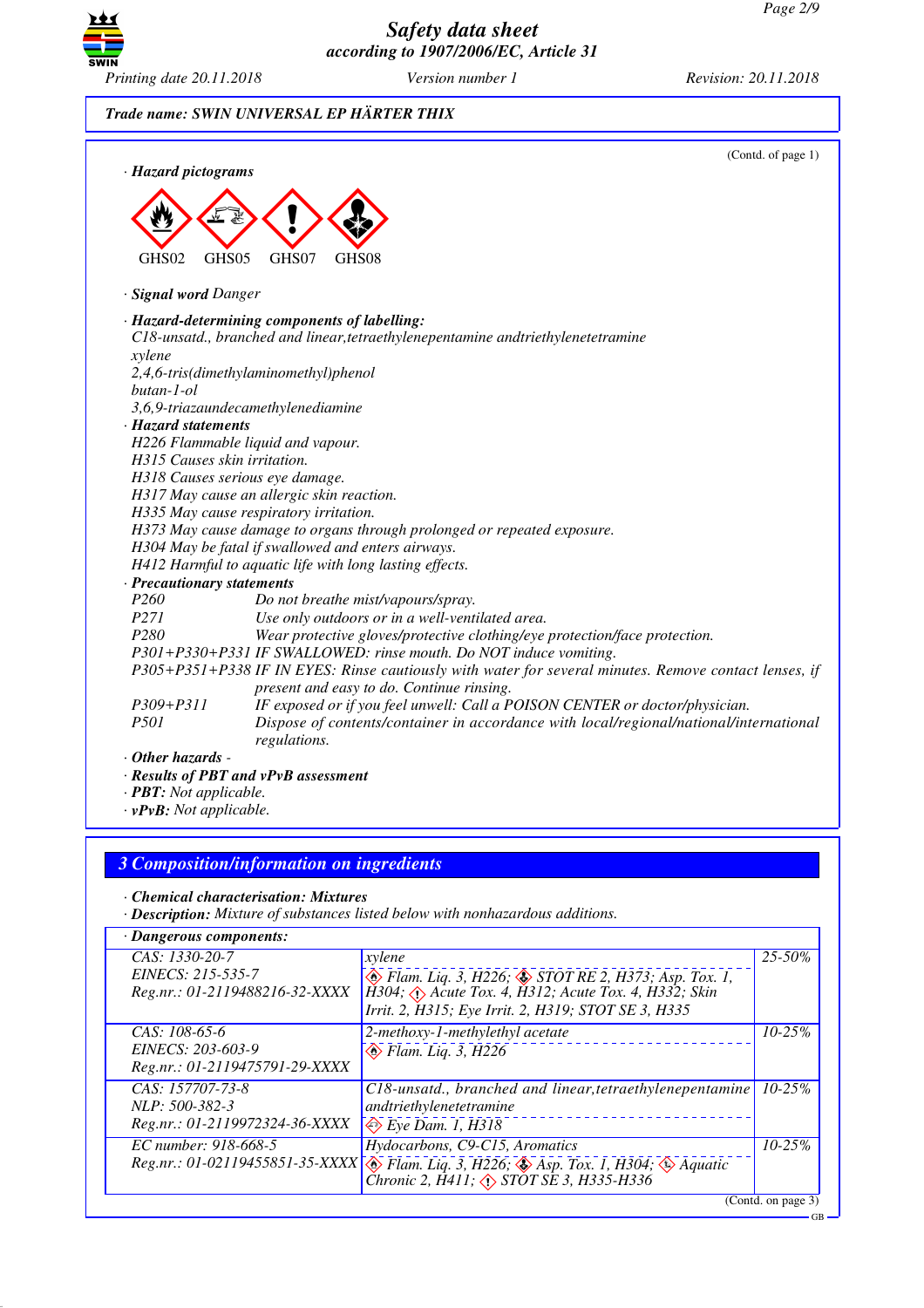

*Printing date 20.11.2018 Version number 1 Revision: 20.11.2018*

#### *Trade name: SWIN UNIVERSAL EP HÄRTER THIX*

|                                                     |                                                                                                                                      | (Contd. of page 2) |
|-----------------------------------------------------|--------------------------------------------------------------------------------------------------------------------------------------|--------------------|
| CAS: 71-36-3                                        | butan-1-ol                                                                                                                           | $2.5 - 10\%$       |
| EINECS: 200-751-6<br>Reg.nr.: 01-2119484630-38-XXXX | $\otimes$ Flam. Liq. 3, H226; $\otimes$ Eye Dam. 1, H318; $\otimes$ Acute Tox.<br>4, H302; Skin Irrit. 2, H315; STOT SE 3, H335-H336 |                    |
| $CAS: 90-72-2$                                      | 2,4,6-tris(dimethylaminomethyl)phenol                                                                                                | $2.5 - 10\%$       |
| EINECS: 202-013-9                                   | $\Leftrightarrow$ Skin Corr. 1C, H314; Eye Dam. 1, H318; $\Leftrightarrow$ Acute Tox.                                                |                    |
| Reg.nr.: 01-2119560597-27-XXXX                      | 4, H302; Skin Sens. 1B, H317                                                                                                         |                    |
| $CAS: 123-86-4$                                     | n-butyl acetate                                                                                                                      | $2.5 - 10\%$       |
| EINECS: 204-658-1                                   | $\circledcirc$ Flam. Liq. 3, H226; $\circledcirc$ STOT SE 3, H336                                                                    |                    |
| Reg.nr.: 01-2119485493-29-XXXX                      |                                                                                                                                      |                    |
| CAS: 112-57-2                                       | 3,6,9-triazaundecamethylenediamine                                                                                                   | $\mathcal{L}2.5\%$ |
| EINECS: 203-986-2                                   | Skin Corr. 1B, H314; Aquatic Chronic 2, H411;                                                                                        |                    |
| Reg.nr.: 01-2119972324-36-XXXX                      | Acute Tox. 4, H302; Acute Tox. 4, H312; Skin Sens. 1,                                                                                |                    |
|                                                     | H317                                                                                                                                 |                    |
| $\cdots$<br>$\sim$ $\sim$<br>$\sqrt{ }$<br>$\cdots$ | $\mathbf{1}$<br>$\sim$ $\sim$<br>0.1 1.1 1<br>$\mathbf{r}$                                                                           |                    |

*· Additional information: For the wording of the listed hazard phrases refer to section 16.*

## *4 First aid measures*

*· Description of first aid measures*

*· General information: Personal protection for the First Aider.*

- *· After inhalation:*
- *Supply fresh air.*

*Seek medical treatment in case of complaints.*

*· After skin contact:*

*Immediately wash with water and soap and rinse thoroughly.*

*If skin irritation continues, consult a doctor.*

*· After eye contact:*

*Rinse opened eye for several minutes under running water.*

*Seek medical treatment.*

- *· After swallowing: Do not induce vomiting; call for medical help immediately.*
- *· Information for doctor:*
- *· Most important symptoms and effects, both acute and delayed No further relevant information available.*
- *· Indication of any immediate medical attention and special treatment needed*

*No further relevant information available.*

## *5 Firefighting measures*

*· Extinguishing media*

- *· Suitable extinguishing agents:*
- *CO2, powder or water spray. Fight larger fires with water spray or alcohol resistant foam.*
- *· For safety reasons unsuitable extinguishing agents: Water with full jet*
- *· Special hazards arising from the substance or mixture No further relevant information available.*
- *· Advice for firefighters*
- *· Protective equipment: Mouth respiratory protective device.*

## *6 Accidental release measures*

- *· Personal precautions, protective equipment and emergency procedures Wear protective equipment. Keep unprotected persons away. Ensure adequate ventilation*
- *· Environmental precautions: Do not allow to enter sewers/ surface or ground water.*

*· Methods and material for containment and cleaning up:*

*Absorb with liquid-binding material (sand, diatomite, acid binders, universal binders, sawdust). Dispose contaminated material as waste according to item 13.*

#### *· Reference to other sections*

*See Section 7 for information on safe handling.*

(Contd. on page 4)

GB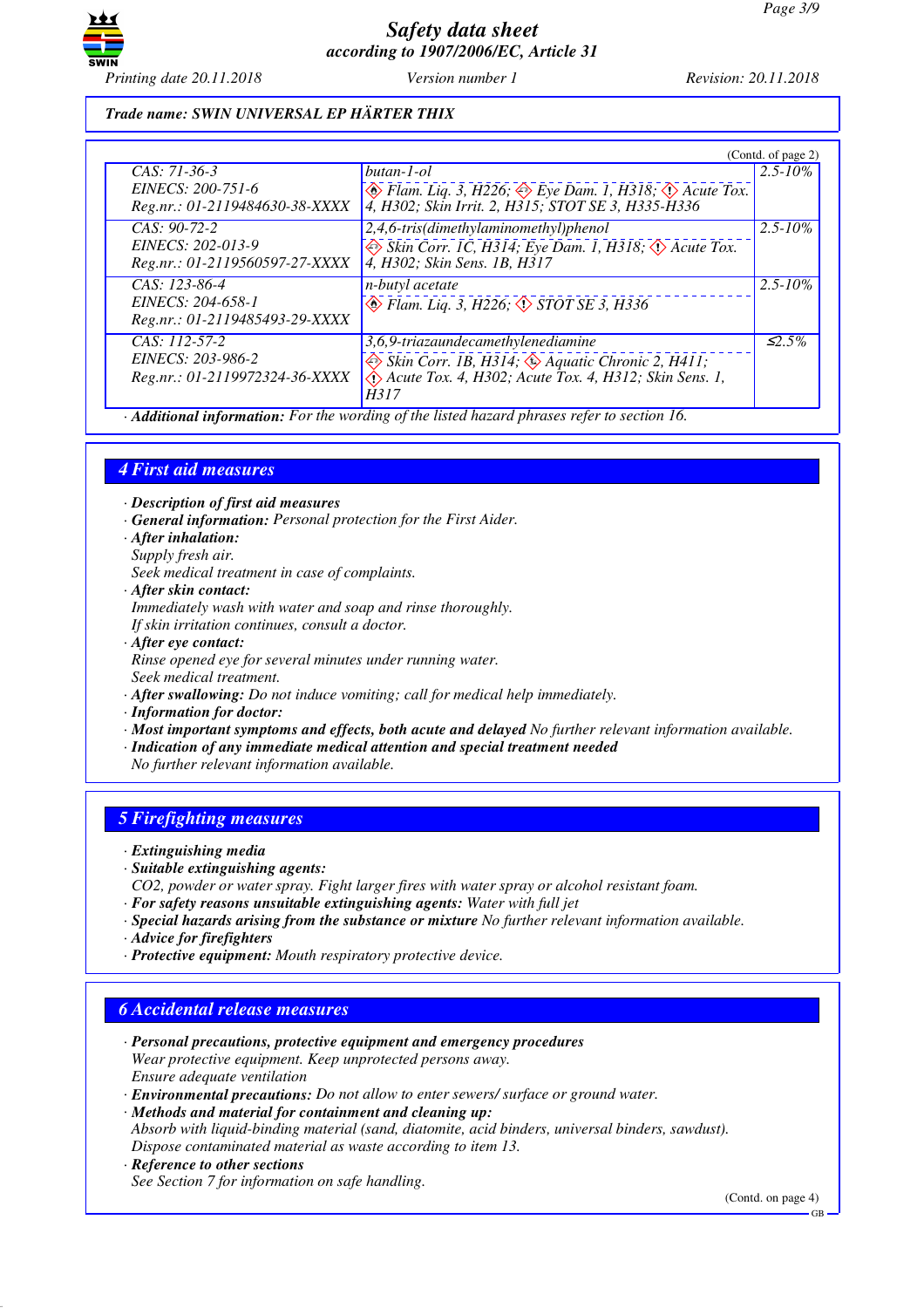

*Trade name: SWIN UNIVERSAL EP HÄRTER THIX*

*See Section 8 for information on personal protection equipment.*

## *7 Handling and storage*

#### *· Handling:*

- *· Precautions for safe handling Ensure good ventilation/exhaustion at the workplace. Restrict the quantity stored at the work place.*
- *· Information about fire and explosion protection: Fumes can combine with air to form an explosive mixture. Flammable gas-air mixtures may form in empty receptacles. Keep ignition sources away - Do not smoke. Use explosion-proof apparatus / fittings and spark-proof tools. Protect against electrostatic charges.*
- *· Conditions for safe storage, including any incompatibilities*
- *· Storage:*
- *· Requirements to be met by storerooms and receptacles: Provide solvent resistant, sealed floor.*

*Suitable material for receptacles and pipes: steel or stainless steel.*

- *· Information about storage in one common storage facility: Not required.*
- *· Further information about storage conditions: Keep container tightly sealed.*
- *· Specific end use(s) No further relevant information available.*

*8 Exposure controls/personal protection*

*· Additional information about design of technical facilities: No further data; see item 7.*

*· Control parameters*

| · Ingredients with limit values that require monitoring at the workplace:                                                                                              |
|------------------------------------------------------------------------------------------------------------------------------------------------------------------------|
| 108-65-6 2-methoxy-1-methylethyl acetate                                                                                                                               |
| WEL Short-term value: 548 mg/m <sup>3</sup> , 100 ppm                                                                                                                  |
| Long-term value: 274 mg/m <sup>3</sup> , 50 ppm                                                                                                                        |
| Sk                                                                                                                                                                     |
| $71 - 36 - 3$ butan-1-ol                                                                                                                                               |
| WEL Short-term value: $154$ mg/m <sup>3</sup> , 50 ppm                                                                                                                 |
| Sk                                                                                                                                                                     |
| 123-86-4 n-butyl acetate                                                                                                                                               |
| WEL Short-term value: 966 mg/m <sup>3</sup> , 200 ppm                                                                                                                  |
| Long-term value: $724$ mg/m <sup>3</sup> , 150 ppm                                                                                                                     |
| · Additional information: The lists valid during the making were used as basis.                                                                                        |
| $\cdot$ Exposure controls                                                                                                                                              |
| · Personal protective equipment:                                                                                                                                       |
| General protective and hygienic measures:                                                                                                                              |
| Keep away from foodstuffs, beverages and feed.                                                                                                                         |
| Immediately remove all soiled and contaminated clothing                                                                                                                |
| Wash hands before breaks and at the end of work.                                                                                                                       |
| Do not inhale gases / fumes / aerosols.                                                                                                                                |
| Avoid contact with the eyes and skin.                                                                                                                                  |
| · Respiratory protection:                                                                                                                                              |
| Use suitable respiratory protective device in case of insufficient ventilation.                                                                                        |
| In case of brief exposure or low pollution use respiratory filter device. In case of intensive or longer exposure<br>use self-contained respiratory protective device. |
| Filter A2/P2<br>(Contd. on page 5)                                                                                                                                     |
| $GB -$                                                                                                                                                                 |

(Contd. of page 3)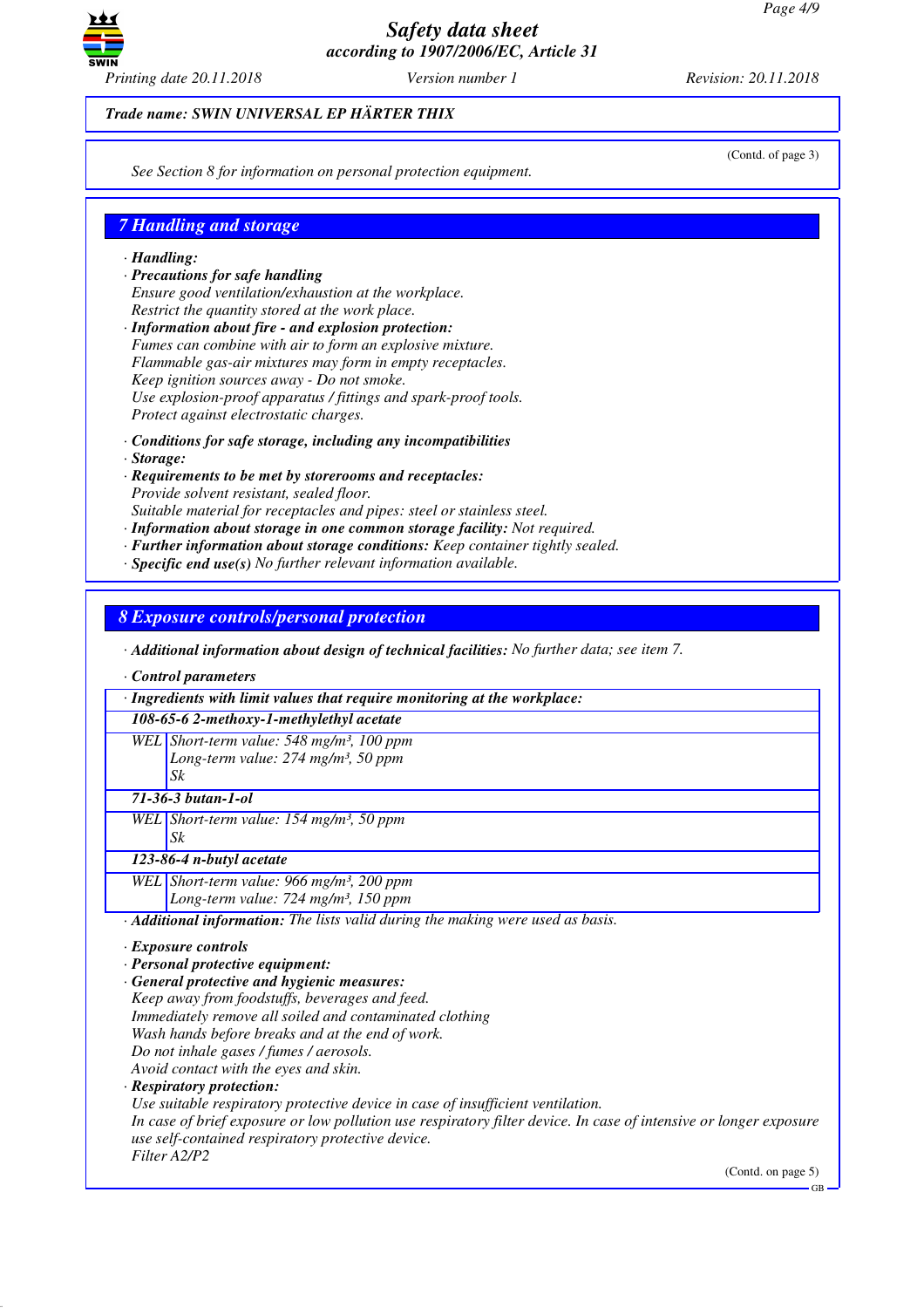

(Contd. of page 4)

*Trade name: SWIN UNIVERSAL EP HÄRTER THIX*

#### *· Protection of hands:*

*Only use chemical-protective gloves with CE-labelling of category III.*



\_S*Protective gloves*

*Preventive skin protection by use of skin-protecting agents is recommended.*

#### *· Material of gloves*

*The selection of the suitable gloves does not only depend on the material, but also on further marks of quality and varies from manufacturer to manufacturer. As the product is a preparation of several substances, the resistance of the glove material can not be exactly calculated in advance and has therefore to be checked prior to the application.*

*As protection from splashes gloves made of the following materials are suitable:*

*Nitrile rubber (Ansell Sol-Vex®)*

*Recommended thickness of the material:* ≥ *0.4 mm*

- *· Penetration time of glove material*
- *Value for the permeation: Level*  $\leq$  *I*

*The exact break through time has to be found out by the manufacturer of the protective gloves and has to be observed.*

- *· For the permanent contact => 480 minutes gloves made of the following materials are suitable: HPPE-laminatet film (Ansell Barrier®)*
- *· Eye protection:*



\_R*Tightly sealed goggles*

#### *· Body protection:*

*Protective clothing, anti-static (TYVEK® CLASSIC PLUS) Safety shoes/boots, antstatic*

## *9 Physical and chemical properties*

- *· Information on basic physical and chemical properties*
- *· General Information*

| $\cdot$ Appearance:                                                 |                                                                                                 |
|---------------------------------------------------------------------|-------------------------------------------------------------------------------------------------|
| Form:                                                               | Fluid                                                                                           |
| Colour:                                                             | <i>Colourless</i>                                                                               |
| $\cdot$ Odour:                                                      | Aromatic                                                                                        |
| $\cdot$ Odour threshold:                                            | Not determined.                                                                                 |
| $\cdot$ pH-value                                                    | Not applicable.                                                                                 |
| $\cdot$ Change in condition<br><i>Melting point/freezing point:</i> | Undetermined.                                                                                   |
| Initial boiling point and boiling range: $116^{\circ}$ C            |                                                                                                 |
| $\cdot$ Flash point:                                                | 23 - 60 °C                                                                                      |
| $\cdot$ Flammability (solid, gas):                                  | Not applicable.                                                                                 |
| $\cdot$ Ignition temperature:                                       | 225 °C                                                                                          |
| $\cdot$ Decomposition temperature:                                  | Not determined.                                                                                 |
| · Auto-ignition temperature:                                        | Product is not selfigniting.                                                                    |
| $\cdot$ Explosive properties:                                       | Product is not explosive. However, formation of explosive air/<br>vapour mixtures are possible. |
|                                                                     | (Contd. on page 6)                                                                              |

GB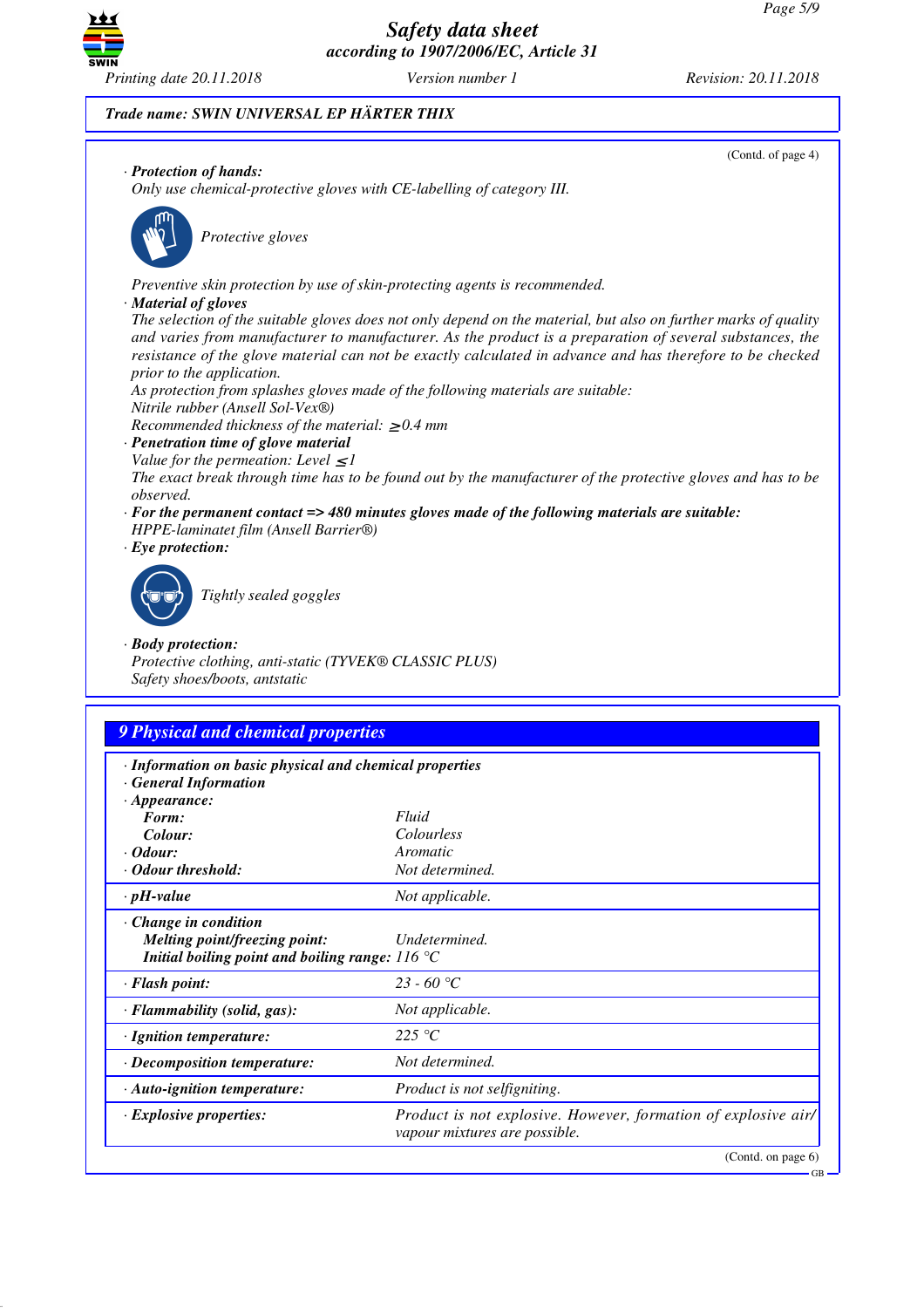

#### *Trade name: SWIN UNIVERSAL EP HÄRTER THIX*

|                                           | (Contd. of page 5)                         |
|-------------------------------------------|--------------------------------------------|
| · Explosion limits:                       |                                            |
| Lower:                                    | $0.6$ Vol %                                |
| <b>Upper:</b>                             | $10.8$ Vol $\%$                            |
| $\cdot$ Vapour pressure at 20 °C:         | $6.7$ hPa                                  |
| · Density                                 | $0.88 - 0.95$ g/ml                         |
| $\cdot$ Relative density                  | Not determined.                            |
| · Vapour density                          | Not determined.                            |
| $\cdot$ Evaporation rate                  | Not determined.                            |
| $\cdot$ Solubility in / Miscibility with  |                                            |
| water:                                    | Not miscible or difficult to mix.          |
| · Partition coefficient: n-octanol/water: | Not determined.                            |
| $\cdot$ Viscosity:                        |                                            |
| Dynamic:                                  | Not determined.                            |
| Kinematic at $20^{\circ}$ C:              | 15 s (DIN 53211/4)                         |
| $\cdot$ Other information                 | No further relevant information available. |

#### *10 Stability and reactivity*

*· Reactivity No further relevant information available.*

*· Chemical stability*

*· Thermal decomposition / conditions to be avoided: No decomposition if used according to specifications.*

- *· Possibility of hazardous reactions No dangerous reactions known.*
- *· Conditions to avoid No further relevant information available.*
- *· Incompatible materials: No further relevant information available.*
- *· Hazardous decomposition products: No dangerous decomposition products known.*

## *11 Toxicological information*

*· Information on toxicological effects*

*· Acute toxicity Based on available data, the classification criteria are not met.*

*· LD/LC50 values relevant for classification:*

## *1330-20-7 xylene*

*Oral LD50 4,300 mg/kg (rat)*

*Dermal LD50 2,000 mg/kg (rabbit)*

#### *112-57-2 3,6,9-triazaundecamethylenediamine*

*Dermal LD50 660 mg/kg (rabbit)*

- *· Primary irritant effect:*
- *· Skin corrosion/irritation*
- *Causes skin irritation.*
- *· Serious eye damage/irritation*
- *Causes serious eye damage.*
- *· Respiratory or skin sensitisation May cause an allergic skin reaction.*
- *· CMR effects (carcinogenity, mutagenicity and toxicity for reproduction)*
- *· Germ cell mutagenicity Based on available data, the classification criteria are not met.*
- *· Carcinogenicity Based on available data, the classification criteria are not met.*
- *· Reproductive toxicity Based on available data, the classification criteria are not met.*

*· STOT-single exposure*

*May cause respiratory irritation.*

*· STOT-repeated exposure*

*May cause damage to organs through prolonged or repeated exposure.*

(Contd. on page 7)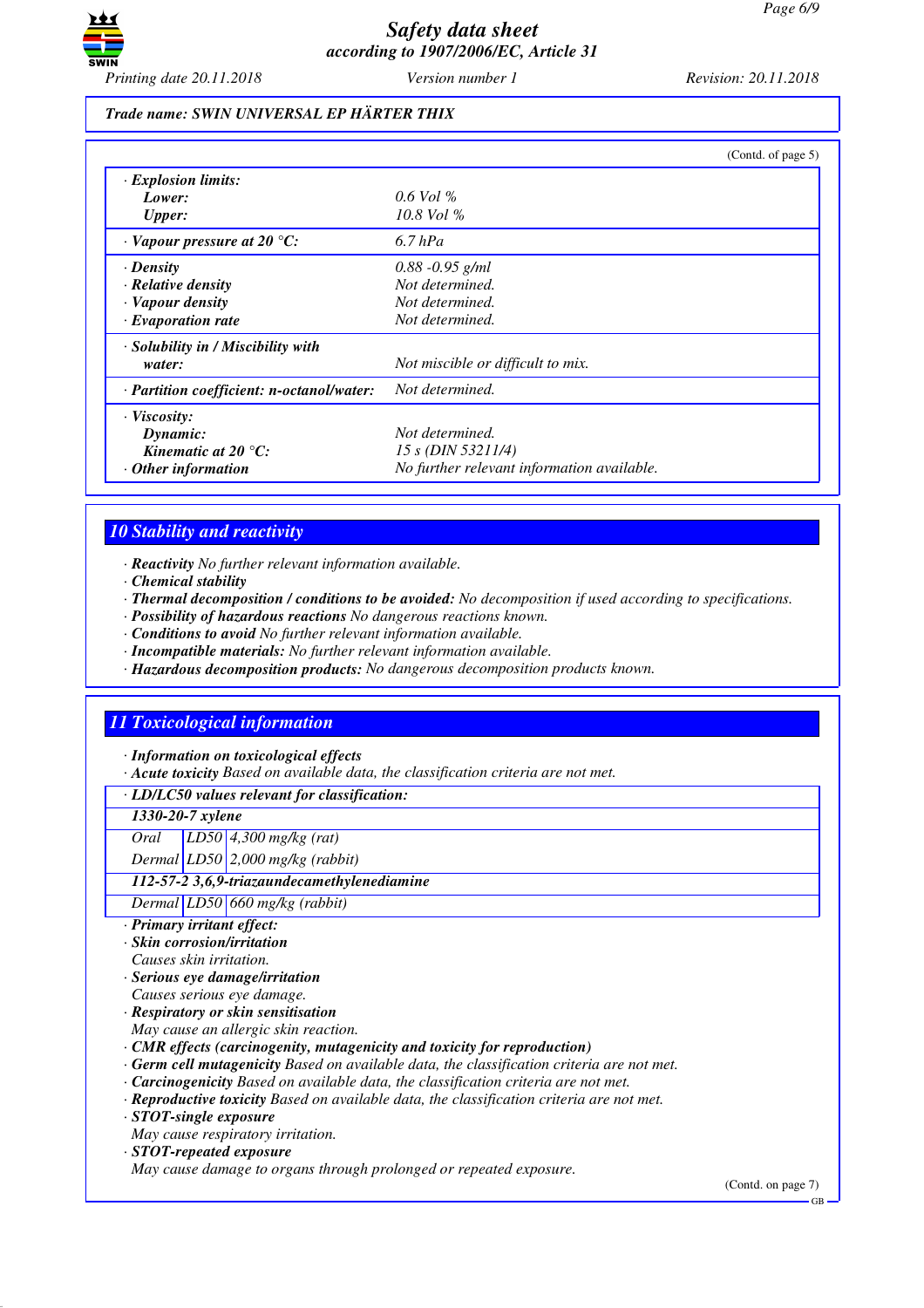

*Trade name: SWIN UNIVERSAL EP HÄRTER THIX*

*· Aspiration hazard*

*May be fatal if swallowed and enters airways.*

## *12 Ecological information*

- *· Toxicity*
- *· Aquatic toxicity: No further relevant information available.*
- *· Persistence and degradability No further relevant information available.*
- *· Behaviour in environmental systems:*
- *· Bioaccumulative potential No further relevant information available.*
- *· Mobility in soil No further relevant information available.*
- *· Ecotoxical effects:*
- *· Remark: Harmful to fish*
- *· Additional ecological information:*
- *· General notes:*

*Water hazard class 2 (German Regulation) (Self-assessment): hazardous for water Do not allow product to reach ground water, water course or sewage system. Harmful to aquatic organisms*

- *· Results of PBT and vPvB assessment*
- *· PBT: Not applicable.*
- *· vPvB: Not applicable.*
- *· Other adverse effects No further relevant information available.*

## *13 Disposal considerations*

#### *· Waste treatment methods*

*· Recommendation*

*Must not be disposed together with household garbage. Do not allow product to reach sewage system.*

#### *· European waste catalogue*

*08 00 00 WASTES FROM THE MANUFACTURE, FORMULATION, SUPPLY AND USE (MFSU) OF COATINGS (PAINTS, VARNISHES AND VITREOUS ENAMELS), ADHESIVES, SEALANTS AND PRINTING INKS 08 01 00 wastes from MFSU and removal of paint and varnish*

*08 01 11\* waste paint and varnish containing organic solvents or other dangerous substances*

*· Uncleaned packaging:*

*15 00 00: WASTE PACKAGING; ABSORBENTS, WIPING CLOTHS, FILTER MATERIALS AND PROTECTIVE CLOTHING NOT OTHERWISE SPECIFIED*

- *15 01 00: packaging (including separately collected municipal packaging waste)*
- *15 01 10\*: packaging containing residues of or contaminated by dangerous substances*
- *· Recommendation: Disposal must be made according to official regulations.*

# *14 Transport information · UN-Number · ADR, IMDG, IATA UN1263 · UN proper shipping name · ADR 1263 PAINT RELATED MATERIAL · IMDG, IATA PAINT RELATED MATERIAL* (Contd. on page 8) GB

(Contd. of page 6)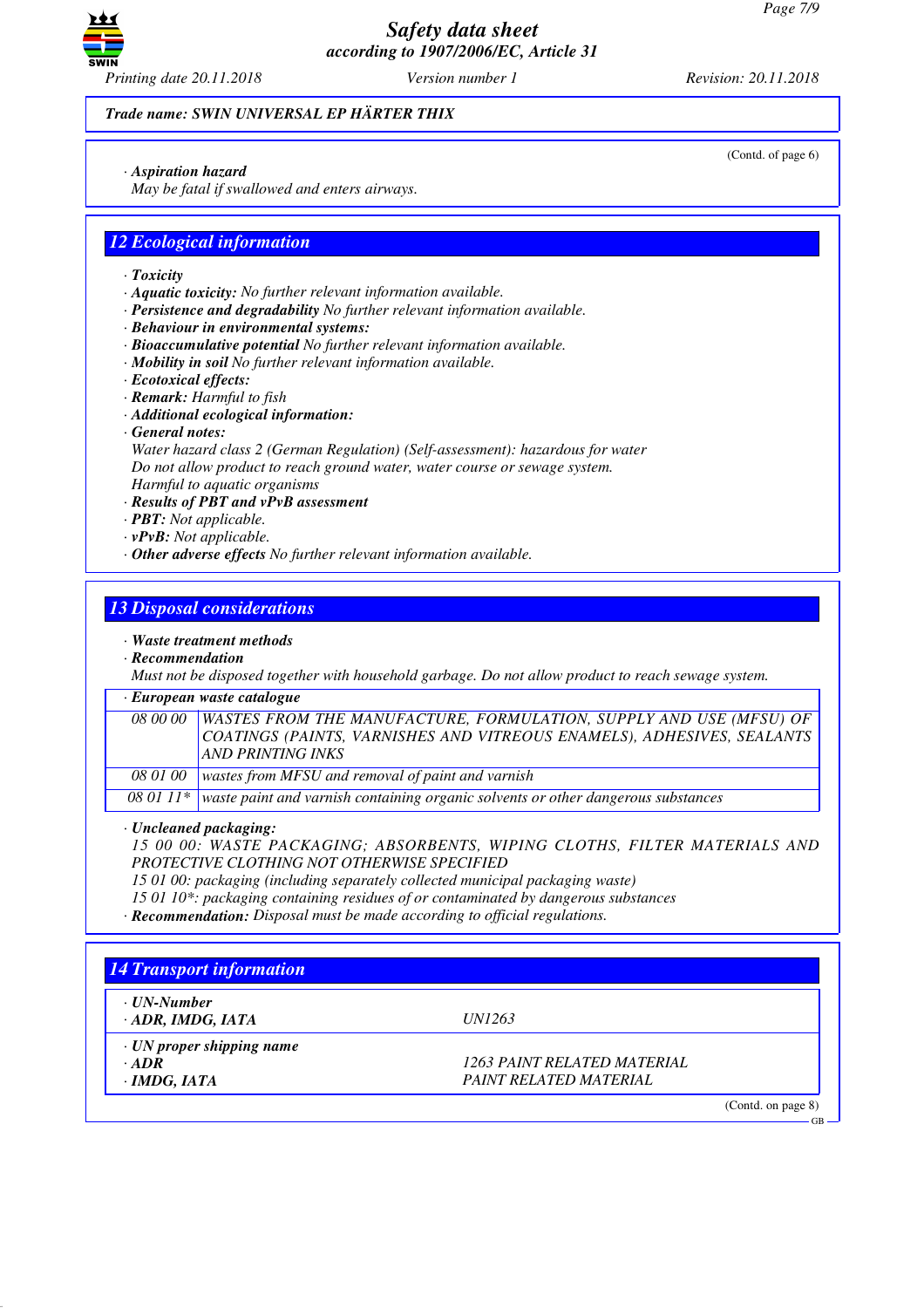

# *Trade name: SWIN UNIVERSAL EP HÄRTER THIX*

|                                                                         | (Contd. of page 7)                                                                                   |
|-------------------------------------------------------------------------|------------------------------------------------------------------------------------------------------|
| · Transport hazard class(es)                                            |                                                                                                      |
| · ADR, IMDG, IATA                                                       |                                                                                                      |
|                                                                         |                                                                                                      |
| $\cdot$ Class                                                           | 3 Flammable liquids.                                                                                 |
| · Label                                                                 | 3                                                                                                    |
| · Packing group<br>· ADR, IMDG, IATA                                    | III                                                                                                  |
| · Environmental hazards:<br>· Marine pollutant:                         | N <sub>o</sub>                                                                                       |
| · Special precautions for user                                          | Warning: Flammable liquids.                                                                          |
| · Danger code (Kemler):                                                 | 30                                                                                                   |
| · EMS Number:                                                           | $F-E,S-E$<br>Alkalis                                                                                 |
| · Segregation groups<br>· Stowage Category                              | A                                                                                                    |
| · Transport in bulk according to Annex II of Marpol<br>and the IBC Code | Not applicable.                                                                                      |
| · Transport/Additional information:                                     |                                                                                                      |
| $\cdot$ ADR                                                             |                                                                                                      |
| $\cdot$ Limited quantities (LQ)                                         | 5L                                                                                                   |
| $\cdot$ Excepted quantities (EQ)                                        | Code: El                                                                                             |
|                                                                         | Maximum net quantity per inner packaging: 30 ml                                                      |
| · Transport category                                                    | Maximum net quantity per outer packaging: 1000 ml<br>3                                               |
| · Tunnel restriction code                                               | D/E                                                                                                  |
| $\cdot$ IMDG                                                            |                                                                                                      |
| $\cdot$ Limited quantities (LQ)                                         | 5L                                                                                                   |
| $\cdot$ Excepted quantities (EQ)                                        | Code: E1                                                                                             |
|                                                                         | Maximum net quantity per inner packaging: 30 ml<br>Maximum net quantity per outer packaging: 1000 ml |
| · UN "Model Regulation":                                                | UN 1263 PAINT RELATED MATERIAL, 3, III                                                               |
|                                                                         |                                                                                                      |

# *15 Regulatory information*

*· Safety, health and environmental regulations/legislation specific for the substance or mixture*

*· REGULATION (EC) No 1907/2006 ANNEX XVII Conditions of restriction: 3*

*· Chemical safety assessment: A Chemical Safety Assessment has not been carried out.*

## *16 Other information*

*This information is based on our present knowledge. However, this shall not constitute a guarantee for any specific product features and shall not establish a legally valid contractual relationship.*

*· Relevant phrases*

*H226 Flammable liquid and vapour.*

*H302 Harmful if swallowed.*

*H304 May be fatal if swallowed and enters airways.*

*H312 Harmful in contact with skin.*

*H314 Causes severe skin burns and eye damage.*

(Contd. on page 9)

GB